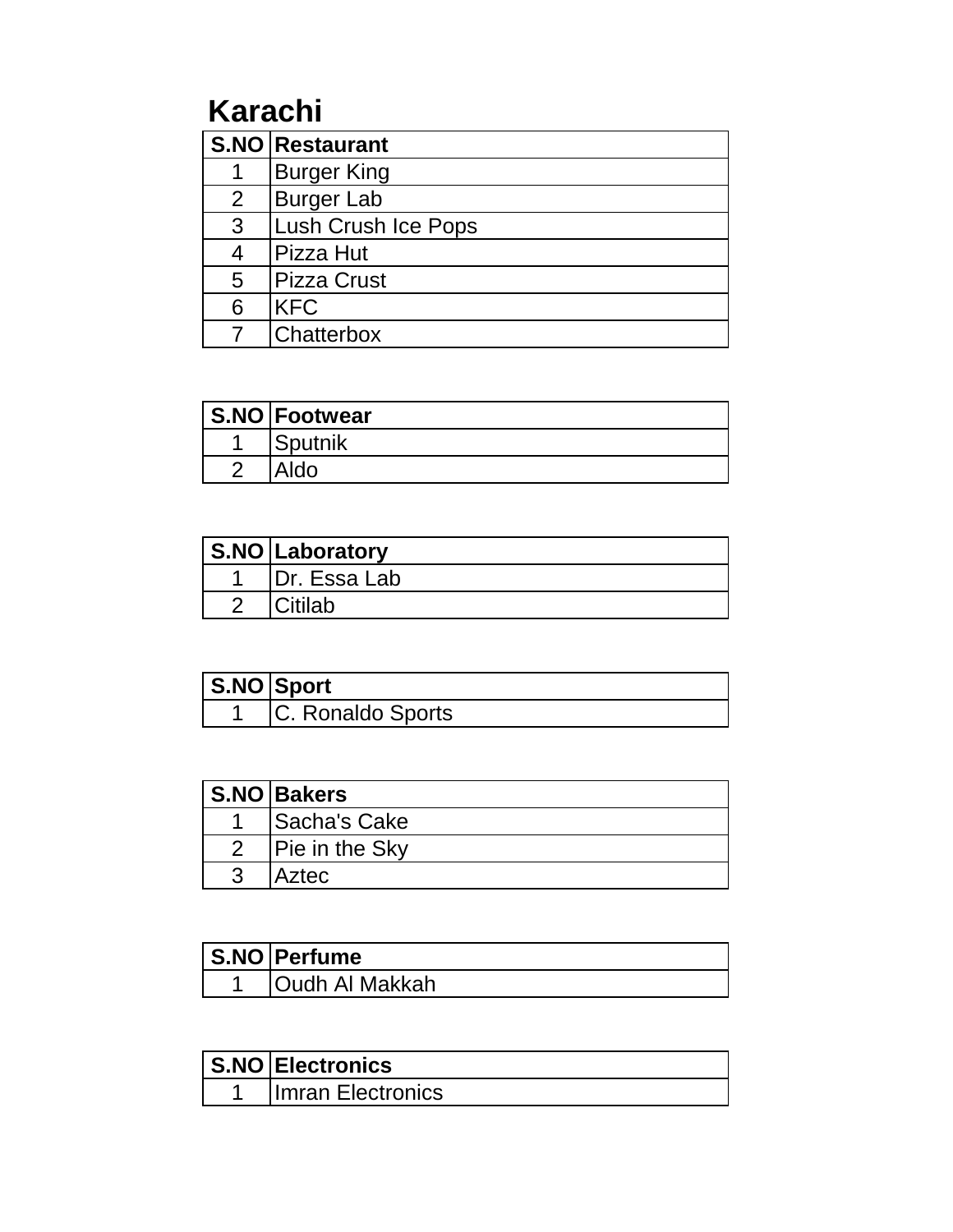|                | S.NO Apparel                |
|----------------|-----------------------------|
|                | <b>Hijab UI Hareem</b>      |
| $\overline{2}$ | Mango                       |
| 3              | Splash                      |
|                | <b>Women Secret</b>         |
| 5              | <b>A.K Galleria</b>         |
| 6              | <b>Needle Impressions</b>   |
|                | <b>Magnet Shopping City</b> |

| S.NO Furniture Retail |
|-----------------------|
|                       |

| S.NO Miscellaneous Home Furnishing |
|------------------------------------|
| <b>Bed &amp; Bath</b>              |
| Afghan Handicraft                  |

| S.NO Retailer                  |
|--------------------------------|
| <b>Bin Hashim Super Market</b> |
| Miniso                         |

| <b>S.NO Family Clothing</b> |
|-----------------------------|
| Orient Textiles             |

| <b>S.NO Children and Infants Wear Shop</b> |
|--------------------------------------------|
| <b>Baby Shop</b>                           |

| S.NO Cinemas and movie theaters |
|---------------------------------|
| Cinepax                         |

# **Hyderabad**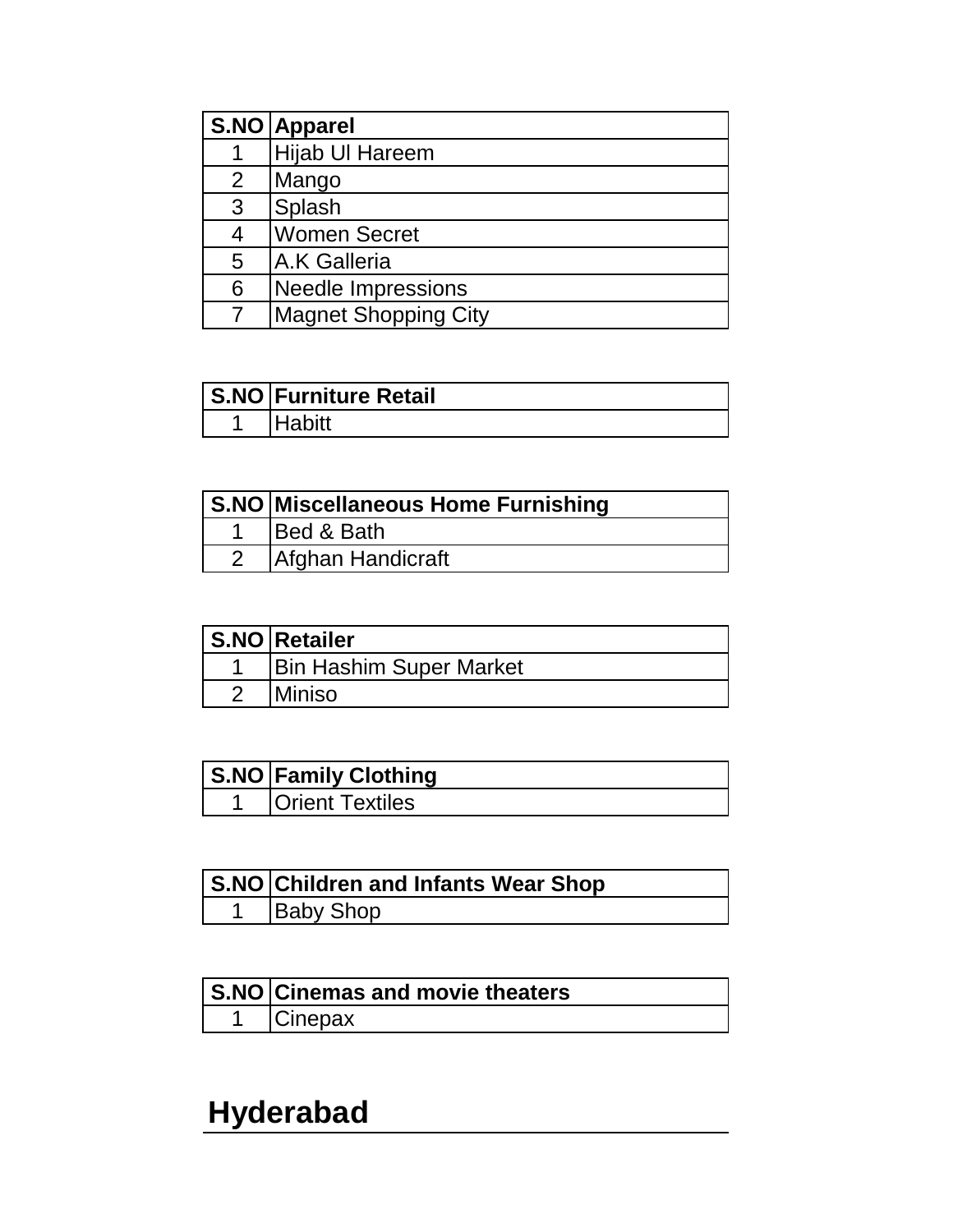|               | <b>S.NO Restaurant</b> |
|---------------|------------------------|
|               | <b>Burger Lab</b>      |
| $\mathcal{P}$ | <b>Pizza Hut</b>       |
|               | KFC.                   |
|               | <b>Chatterbox</b>      |

| S.NO Laboratory |
|-----------------|
| IDr. Essa Lab   |

| S.NO Bakers           |
|-----------------------|
| <b>Pie in the Sky</b> |

| S.NO Miscellaneous Home Furnishing |
|------------------------------------|
| Afghan Handicraft                  |

| <b>S.NO Family Clothing</b> |
|-----------------------------|
| <b>Orient Textiles</b>      |

| <b>S.NO Retailer</b> |
|----------------------|
| Miniso               |

| S.NO Cinemas and movie theaters |
|---------------------------------|
| <b>Cinepax</b>                  |

#### **Islamabad**

| S.NO Restaurant    |
|--------------------|
| <b>Burger King</b> |
| <b>Pizza Hut</b>   |
|                    |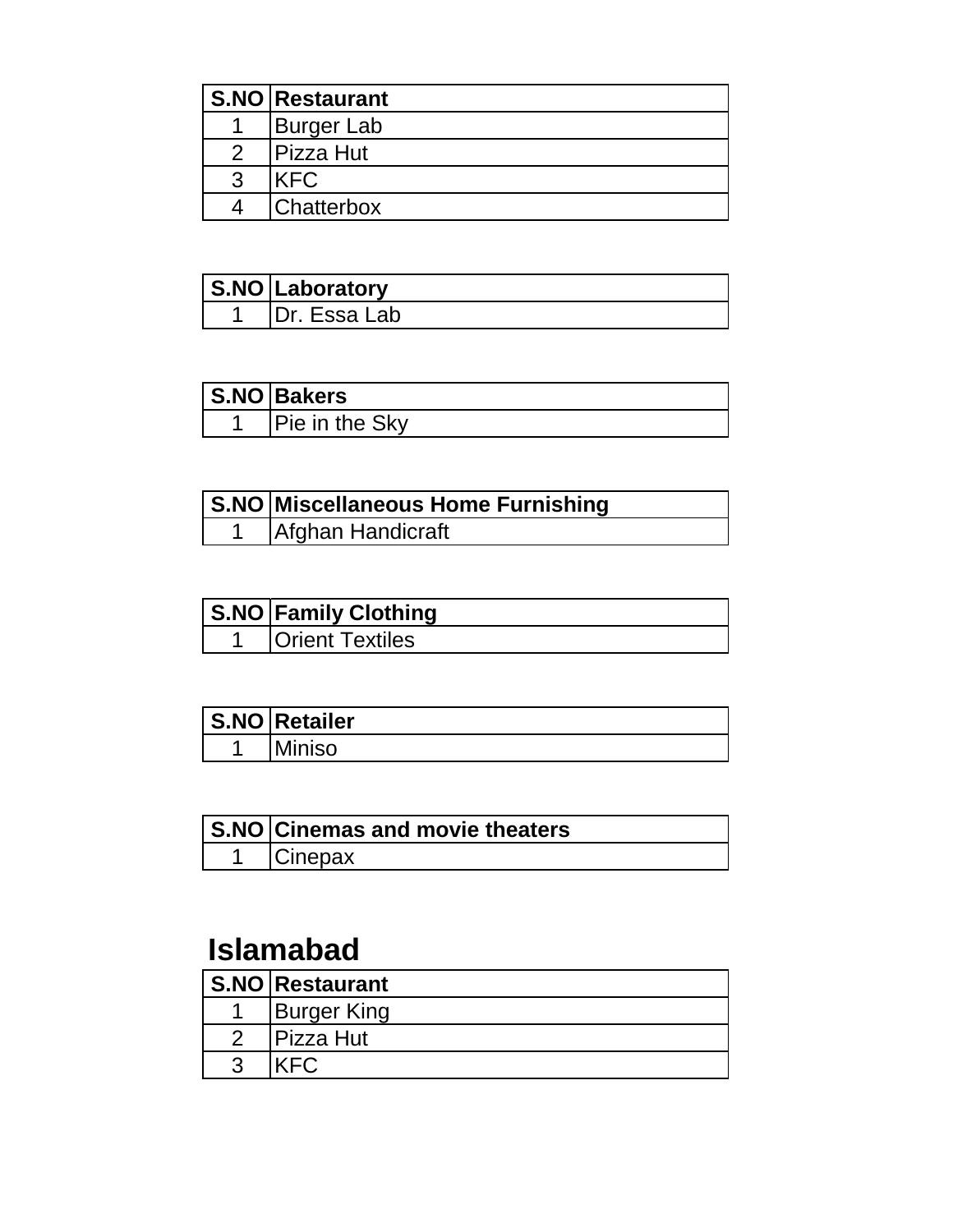| S.NO Footwear  |
|----------------|
| <b>Sputnik</b> |
|                |

|                | S.NO Apparel        |
|----------------|---------------------|
|                | Hijab UI Hareem     |
| $\overline{2}$ | Mango               |
| 3              | <b>A.K Galleria</b> |
| 4              | Needle Impressions  |

| S.NO Furniture Retail |
|-----------------------|
|                       |

| <b>S.NO Miscellaneous Home Furnishing</b> |
|-------------------------------------------|
| <b>IBed &amp; Bath</b>                    |

| <b>S.NO Retailer</b> |
|----------------------|
| <b>ISO</b>           |

| S.NO Children and Infant's Wear Shop |
|--------------------------------------|
| Baby Shop                            |

| <b>S.NO Cinemas and movie theaters</b> |
|----------------------------------------|
| <b>Cinepax</b>                         |

#### **Lahore**

|   | <b>S.NO Restaurant</b> |
|---|------------------------|
|   | <b>Burger King</b>     |
| 2 | <b>Burger Lab</b>      |
| 3 | Lush Crush Ice Pops    |
|   | Pizza Hut              |
|   | KFC.                   |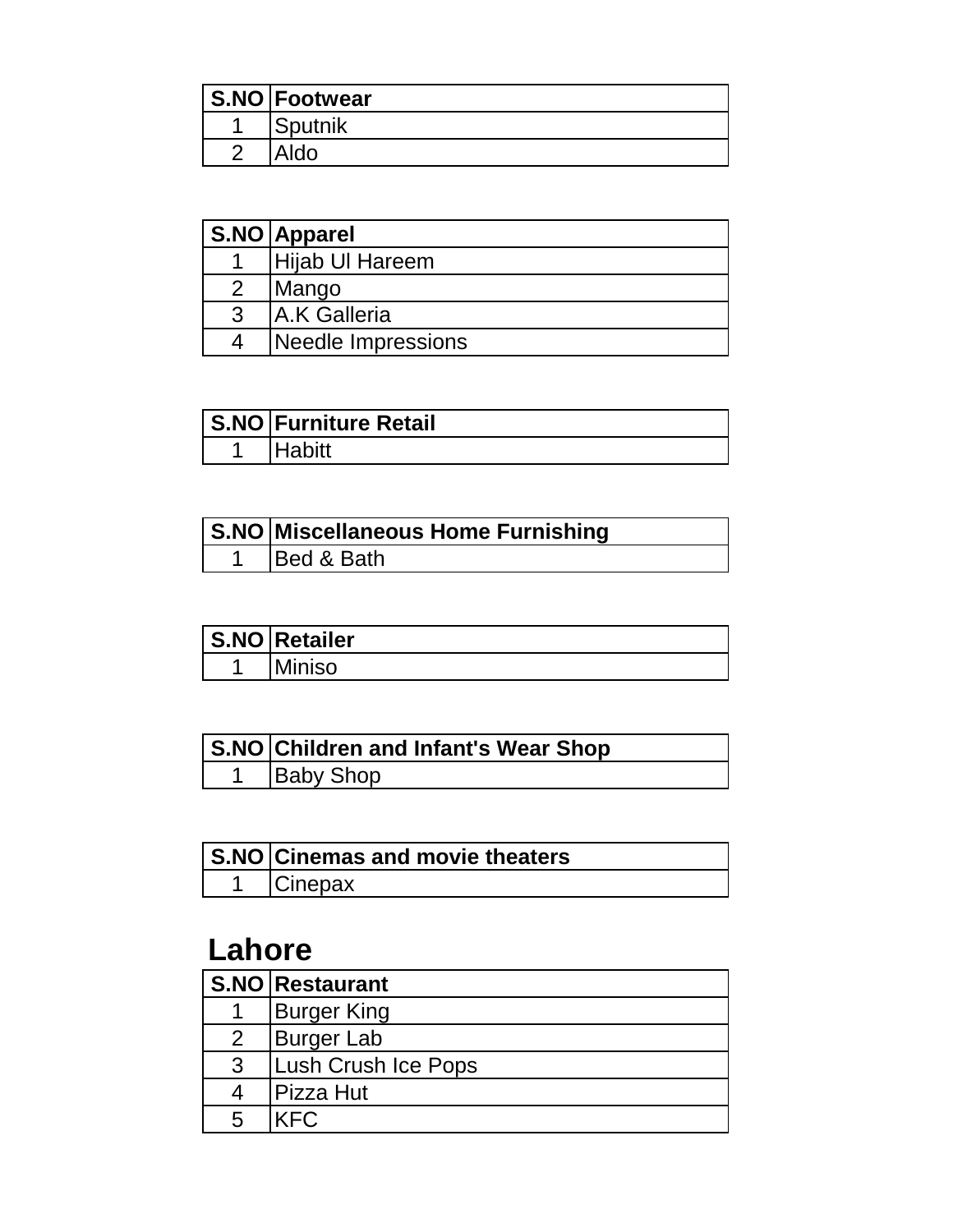| S.NO Footwear  |
|----------------|
| <b>Sputnik</b> |
|                |

|   | S.NO Apparel       |
|---|--------------------|
|   | Mango              |
|   | Splash             |
| 3 | Women Secret       |
|   | Needle Impressions |

| S.NO Miscellaneous Home Furnishing |
|------------------------------------|
| Afghan Handicraft                  |
| Bed & Bath                         |

| <b>S.NO Furniture Retail</b> |
|------------------------------|
|                              |

| <b>S.NO Retailer</b> |
|----------------------|
| Miniso               |

| S.NO Children and Infants Wear Shop |
|-------------------------------------|
| <b>Baby Shop</b>                    |

| S.NO Cinemas and movie theaters |
|---------------------------------|
| <b>ICinepax</b>                 |

### **Multan**

| <b>S.NO</b> Restaurant |
|------------------------|
| <b>Burger King</b>     |
| <b>IPizza Hut</b>      |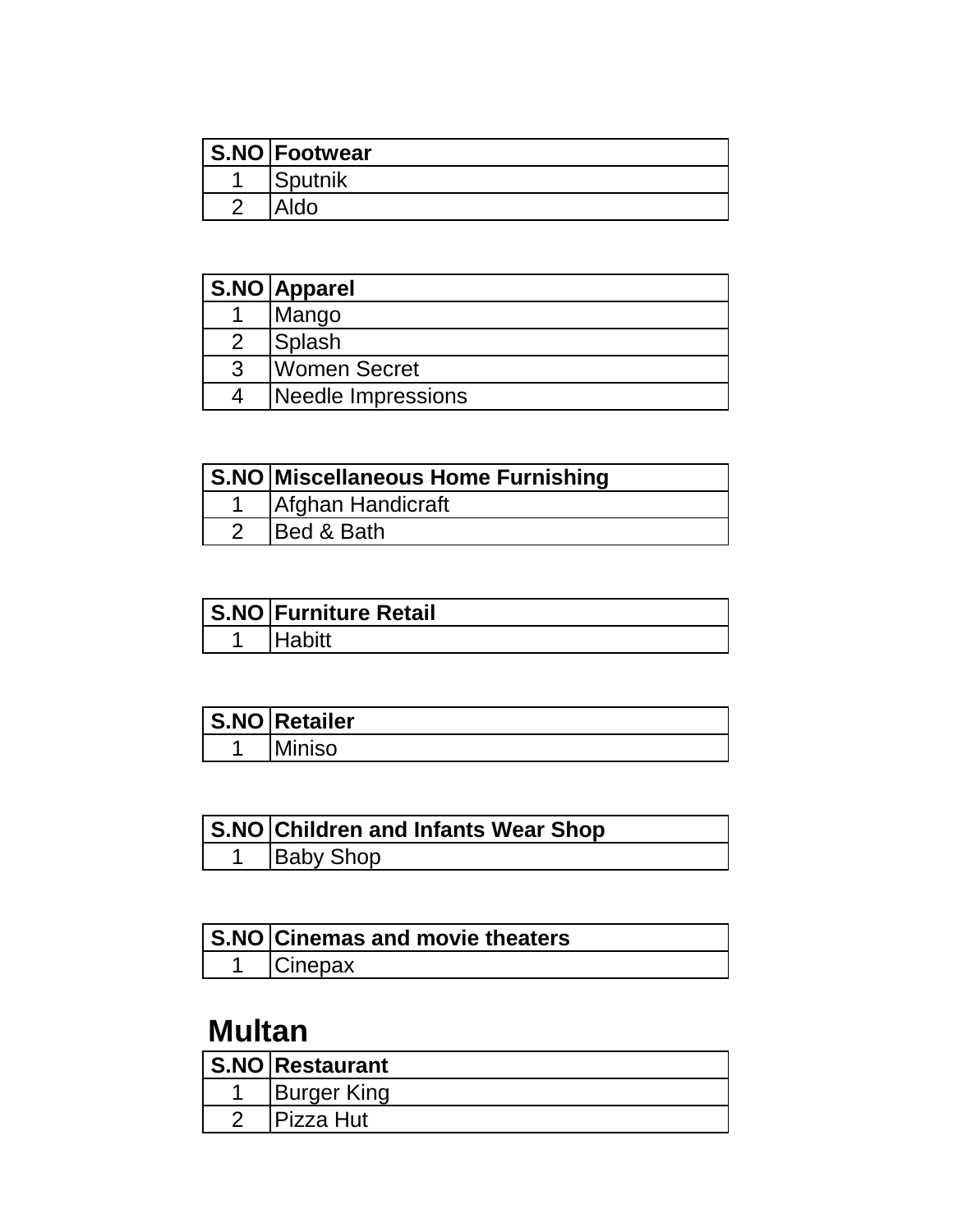| S.NO Miscellaneous Home Furnishing |
|------------------------------------|
| 1   Afghan Handicraft              |

| <b>S.NO Family Clothing</b> |
|-----------------------------|
| <b>Orient Textiles</b>      |

| <b>S.NO</b> Retailer |
|----------------------|
| ີ່ SO                |

### **Faisalabad**

|   | <b>S.NO Restaurant</b> |
|---|------------------------|
|   | <b>Burger King</b>     |
| 2 | <b>Burger Lab</b>      |
| 3 | <b>Pizza Hut</b>       |
|   | FC.                    |

| <b>S.NO</b> Apparel |
|---------------------|
| Hijab UI Hareem     |
| Needle Impressions  |

| S.NO Family Clothing   |
|------------------------|
| <b>Orient Textiles</b> |

| <b>S.NO</b> Retailer |
|----------------------|
| <b>NSO</b>           |

| S.NO Cinemas and movie theaters |
|---------------------------------|
| <b>Cinepax</b>                  |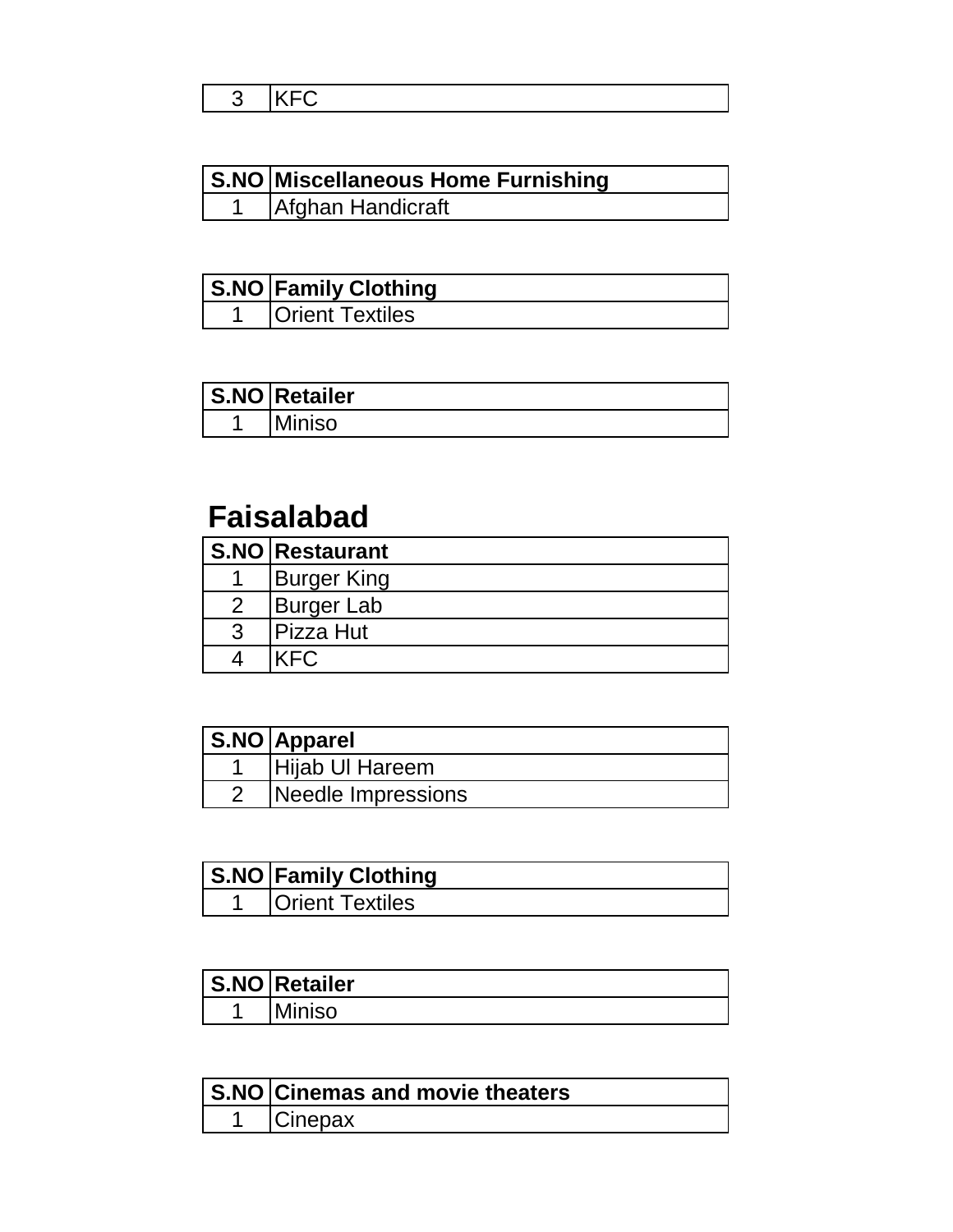### **Abottabad**

| <b>S.NO Restaurant</b> |
|------------------------|
|                        |

### **Bahawalpur**

| S.NO Restaurant |
|-----------------|
|                 |

#### **Sukkur**

| S.NO Restaurant |
|-----------------|
|                 |

#### **Larkana**

| <b>S.NO Restaurant</b> |
|------------------------|
|                        |

## **Gujranwala**

| <b>S.NO Restaurant</b> |
|------------------------|
| <sup>⊃</sup> izza Hut  |
|                        |

| S.NO Miscellaneous Home Furnishing |
|------------------------------------|
| Afghan Handicraft                  |

| <b>S.NO Furniture Retail</b> |
|------------------------------|
| labitt                       |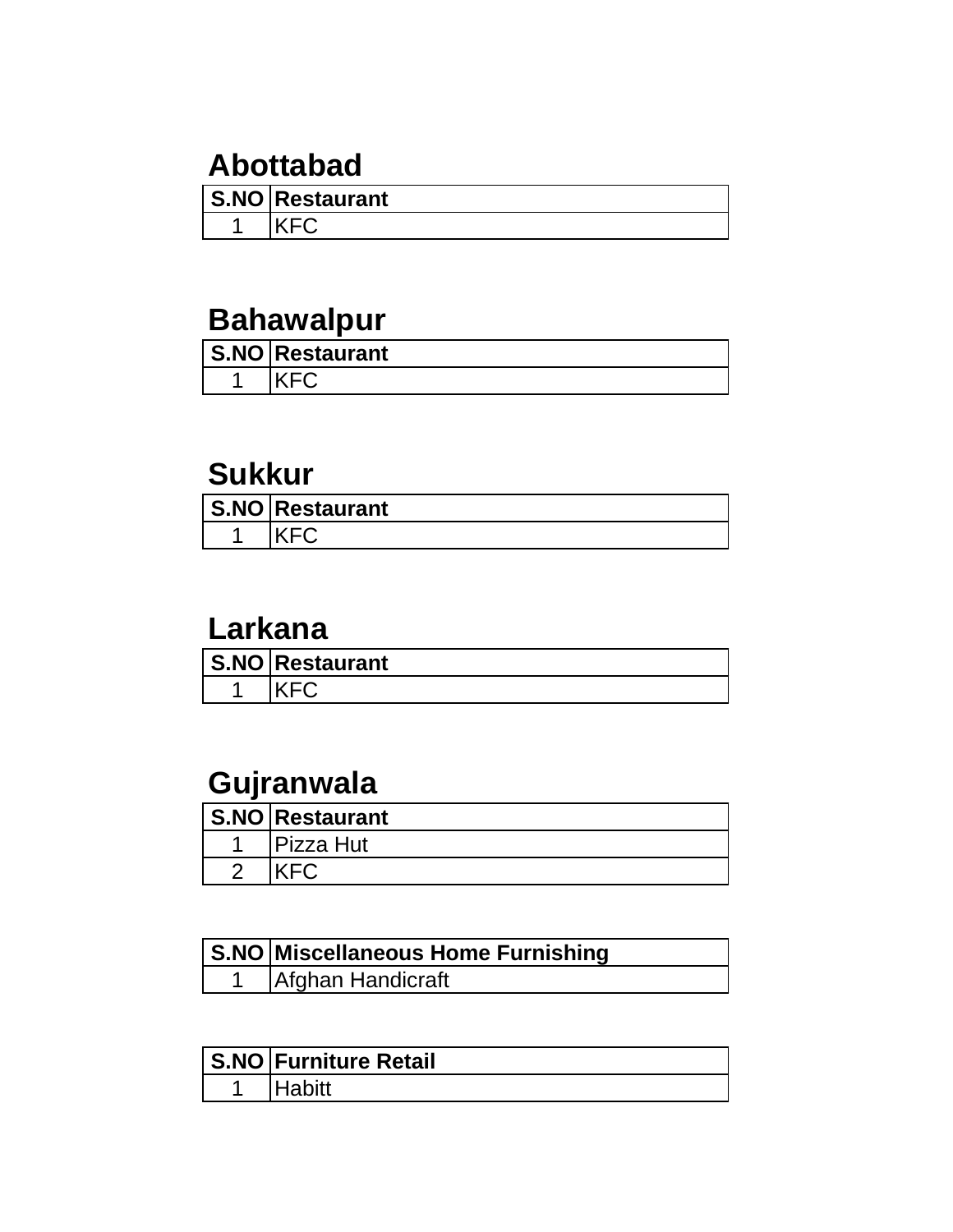| <b>S.NO Family Clothing</b> |
|-----------------------------|
| <b>Orient Textiles</b>      |

| S.NO Retailer |
|---------------|
| ີ່ SO         |

| S.NO Cinemas and movie theaters |
|---------------------------------|
| Cinepax                         |

### **Gujrat**

| <b>S.NO Restaurant</b> |
|------------------------|
| Pizza Hut              |
|                        |

| <b>S.NO Family Clothing</b> |
|-----------------------------|
| <b>IOrient Textiles</b>     |

| S.NO Cinemas and movie theaters |
|---------------------------------|
| Cinepax                         |

#### **Jhelum**

| <b>S.NO Restaurant</b> |
|------------------------|
| Pizza Hut              |
|                        |

### **Mardan**

| IVIUI UUI I |                        |
|-------------|------------------------|
|             | <b>S.NO Restaurant</b> |
|             | Pizza Hut              |
|             |                        |